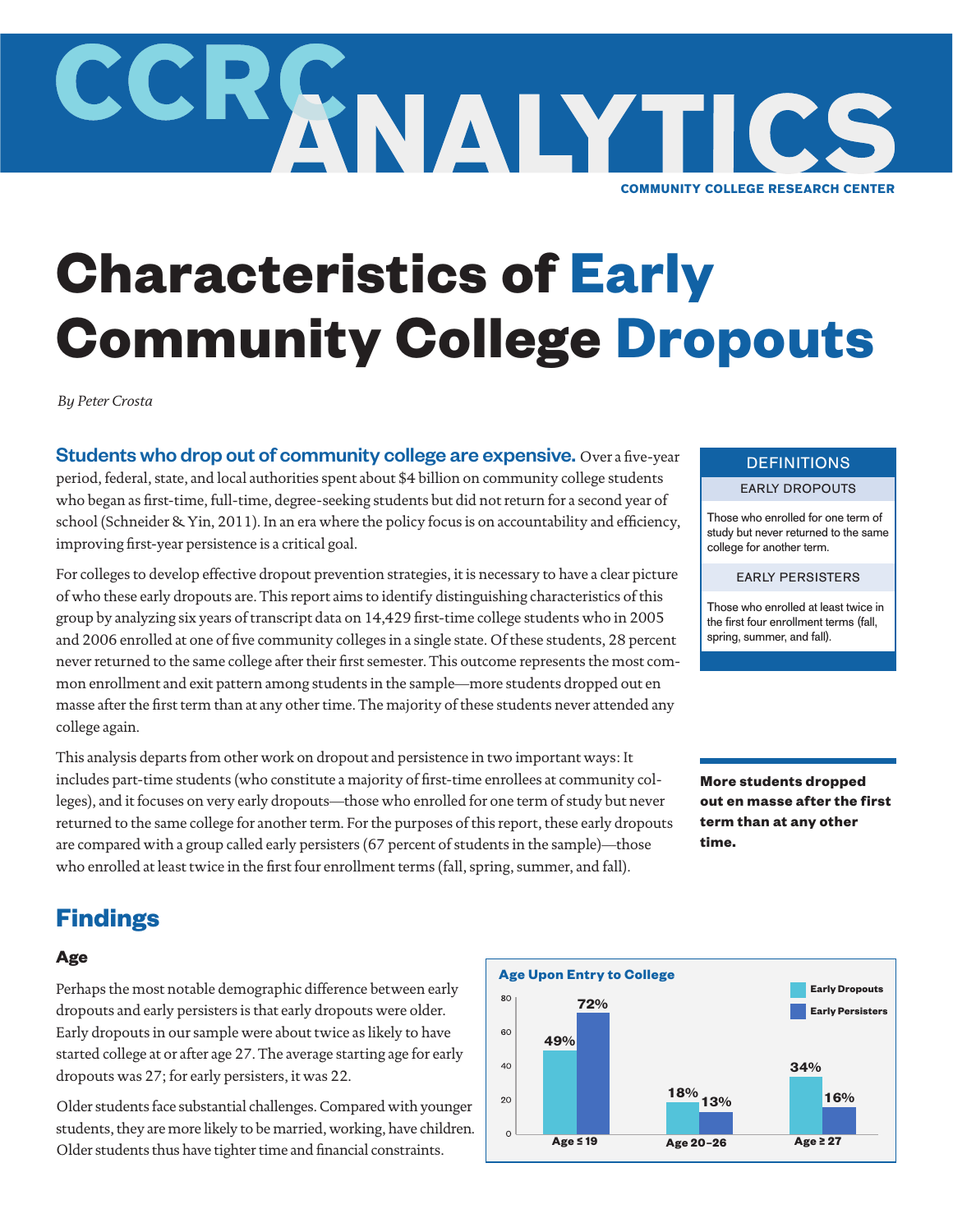## **Financial Aid and Socioeconomic Status**

Early dropouts in our sample were about 40 percent less likely than early persisters to receive financial aid or a Pell award in their first term of study. This finding also reflects age differences, as older students were less likely to receive federal financial support than traditional-age students.

Early dropouts and early persisters did not differ on a socioeconomic status index generated from the characteristics of their census block groups. Yet the early dropouts' lower likelihood of receiving financial aid may suggest that they were of higher socioeconomic status. It is also possible that early dropouts were less likely to fill out the paperwork required to receive aid, possibly because they enrolled in fewer courses. On average, while early persisters took 10 credits in the first term, early dropouts took 7.3 credits.



## **Academic Preparedness**

In terms of secondary school credentials, there were very few differences between early dropouts and early persisters. Early dropouts were slightly less likely than early persisters to have earned a high school diploma (86 percent versus 90 percent) and more likely to have earned a GED (7 percent versus 4 percent).



However, there are important differences in the placement of students from the two groups into developmental courses. Early dropouts were

about 5 percentage points more likely than early persisters to be referred to developmental education in three subject areas (reading, writing, and math); they were also more likely to be placed at two or more levels below college-level in all three subject areas.

## FAILURE / WITHDRAWAL / INCOMPLETE RATES IN DEVELOPMENTAL AND COLLEGE-LEVEL COURSES

| <b>COURSE</b>                           | % EARLY DROPOUTS | % EARLY PERSISTERS |
|-----------------------------------------|------------------|--------------------|
| <b>College Student Success</b>          | 57               | 23                 |
| Introduction to College Reading *       | 56               | 18                 |
| Improved College Reading*               | 61               | 24                 |
| Composition Strategies *                | 58               | 18                 |
| Writing Foundations *                   | 65               | 30                 |
| Basic Math Skills *                     | 65               | 25                 |
| <b>Essential Mathematics *</b>          | 68               | 28                 |
| Introductory Alegebra *                 | 58               | 31                 |
| <b>Expository Writing</b>               | 46               | 18                 |
| <b>Basic PC Literacy</b>                | 29               | 23                 |
| Introduction to Computers               | 61               | 28                 |
| Introduction to Sociology               | 37               | 23                 |
| <b>General Psychology</b>               | 36               | 19                 |
| *Denotes developmental education course |                  |                    |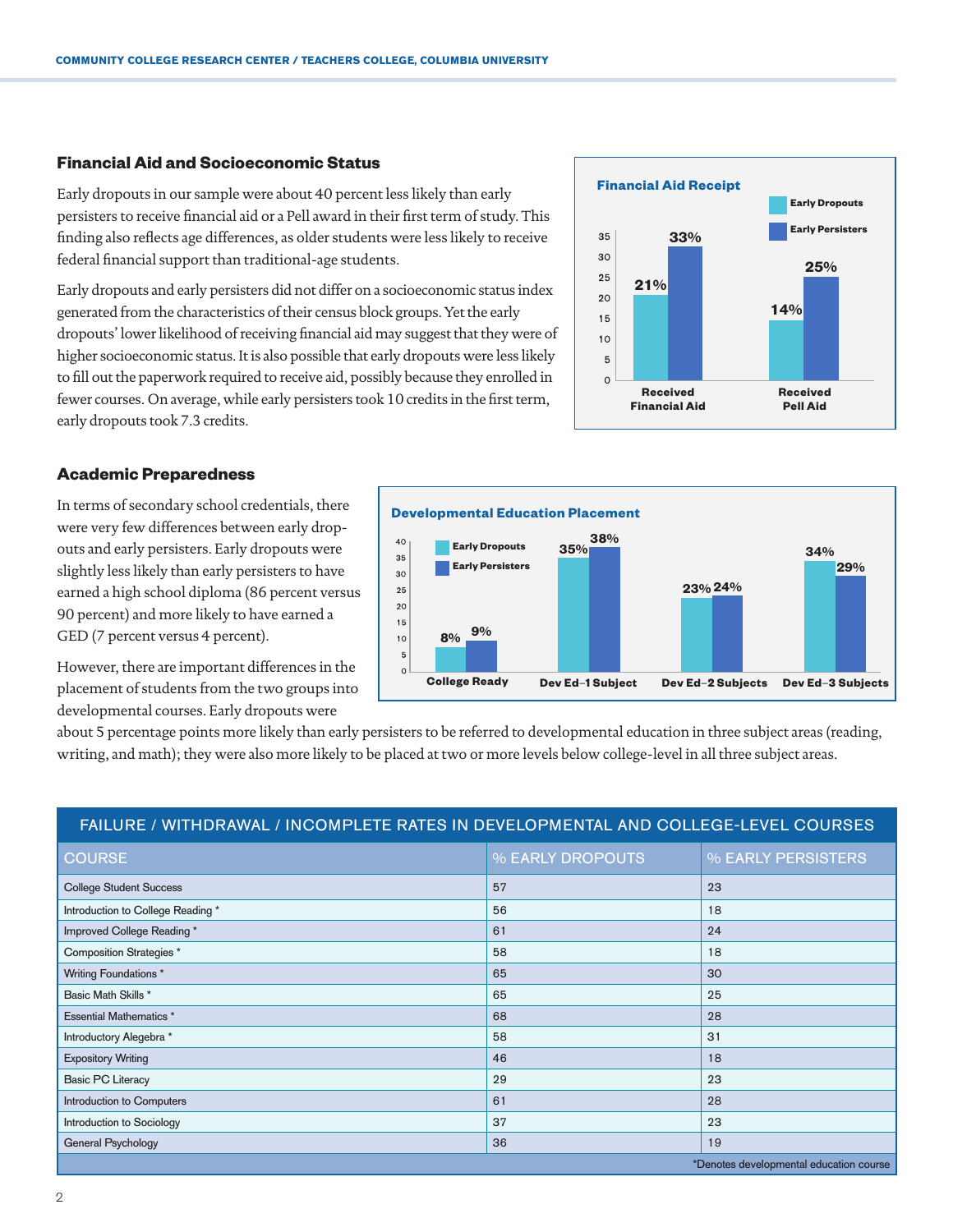## **College Course Success**

Perhaps not surprisingly, early dropouts performed very poorly in their only enrolled term. Rates of failure, withdrawal, and incomplete grades among early dropouts were about 30 to 40 percentage points higher than those for early persisters. The highest failure rates occurred in developmental education courses.

## **Online Course Enrollment**

Under the hypothesis that time constraints remain a barrier to college progression, technology is an oft-cited partial solution to dropout. In the first term, early dropouts in the sample were more likely than early persisters to enroll in online classes (9 percent versus 5 percent, respectively), and early dropouts were less likely than early persisters to enroll in hybrid classes (39 percent versus 43 percent, respectively). About half of the courses (52 percent) taken by both early dropouts and early persisters were face-to-face (traditional classroom setting).

For early dropouts, failure rates for all course delivery methods were about 50 percent, but for early persisters, the lowest failure rate occurred in hybrid courses (25 percent), and the highest failure rate occurred in online courses (37 percent). The failure rate in faceto-face courses for early persisters was 29 percent. Thus, while early dropouts did not fail online or hybrid courses at a higher rate than face-to-face courses, these data do not suggest that courses taught in a fully online environment would be beneficial for stemming early dropout. That online courses are not a panacea is consistent with some recent empirical evidence (see Jaggars, 2011).

## **Returning to College**

Finally, not all early dropouts from community college leave postsecondary education altogether. National Student Clearinghouse data allowed us to follow some students for up to six years after they first enrolled in community college. Among our sample of 4,000 early dropouts, 46 received a certificate or associate degree from another two-year college, 595 enrolled in a four-year school, and of these, 116 earned a bachelor's degree. The majority (84 percent), however, ended their postsecondary studies after one term of study.

## **Discussion and Conclusion**

These descriptive results show that the early dropouts came from an older population. While early dropouts did not differ appreciably from early persisters in terms of secondary credentials, their developmental placement rates suggest that they were somewhat less academically prepared than early persisters.

Early dropouts performed very poorly in their college coursework, particularly in their developmental courses. With failure and withdrawal rates in some courses approaching 70 percent, it is clear that the first-term experience for early dropouts was not a positive one.

Since many students drop out of community college during or just after the first semester, academic and institutional researchers should work to understand the early dropout population in greater detail. The behavior of early dropouts in this study suggests an academic support deficiency and perhaps also problems in the domain of teaching and learning. Among students in our sample, using an online delivery method does not seem to have a clear correlation with early dropout. To reverse the trend of early dropout, colleges need to make greater effort to detect early failure and provide more meaningful academic support to students who are at risk of struggling in their first semester.